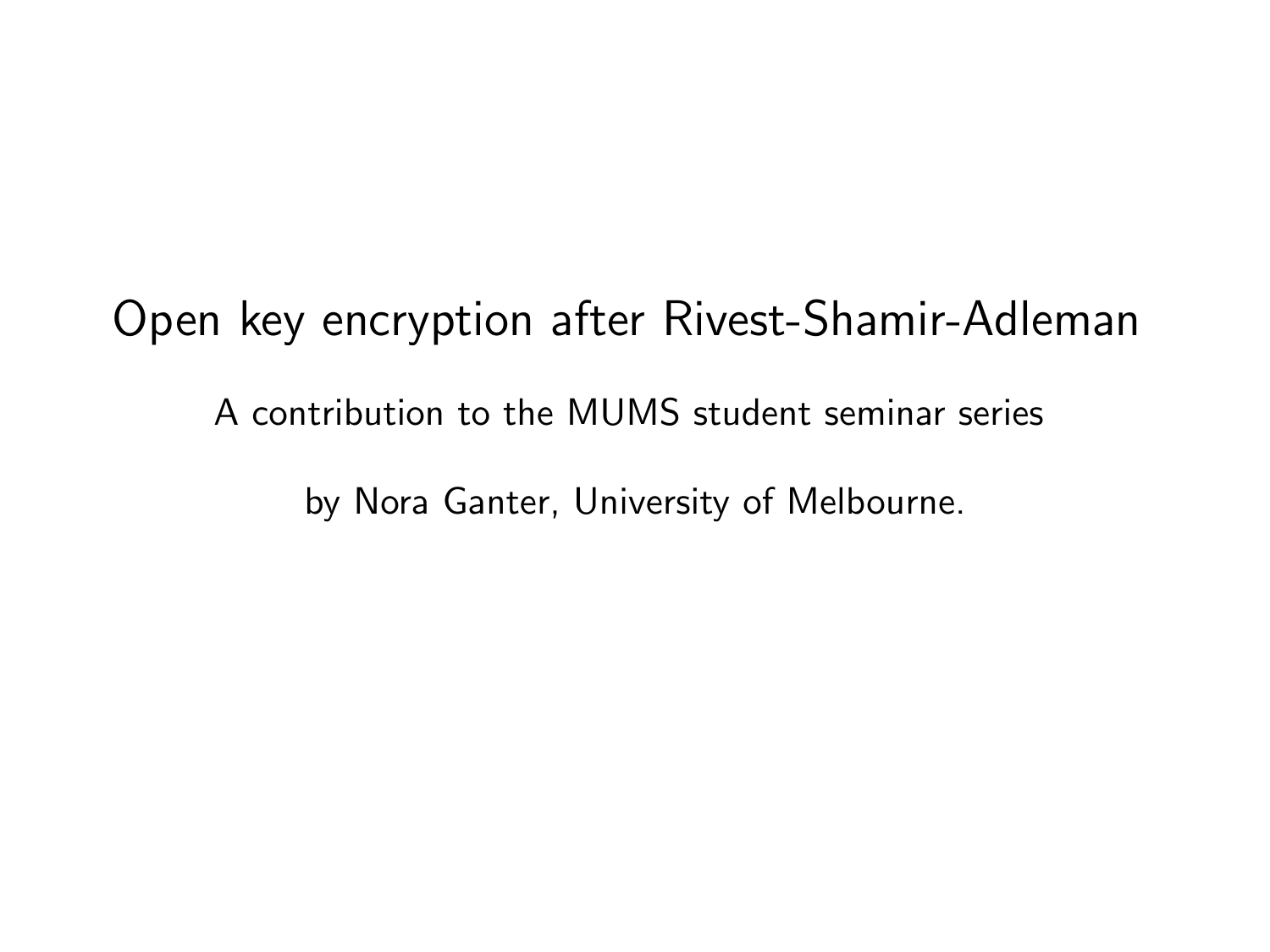## Prime Rows in the Pascal Triangle

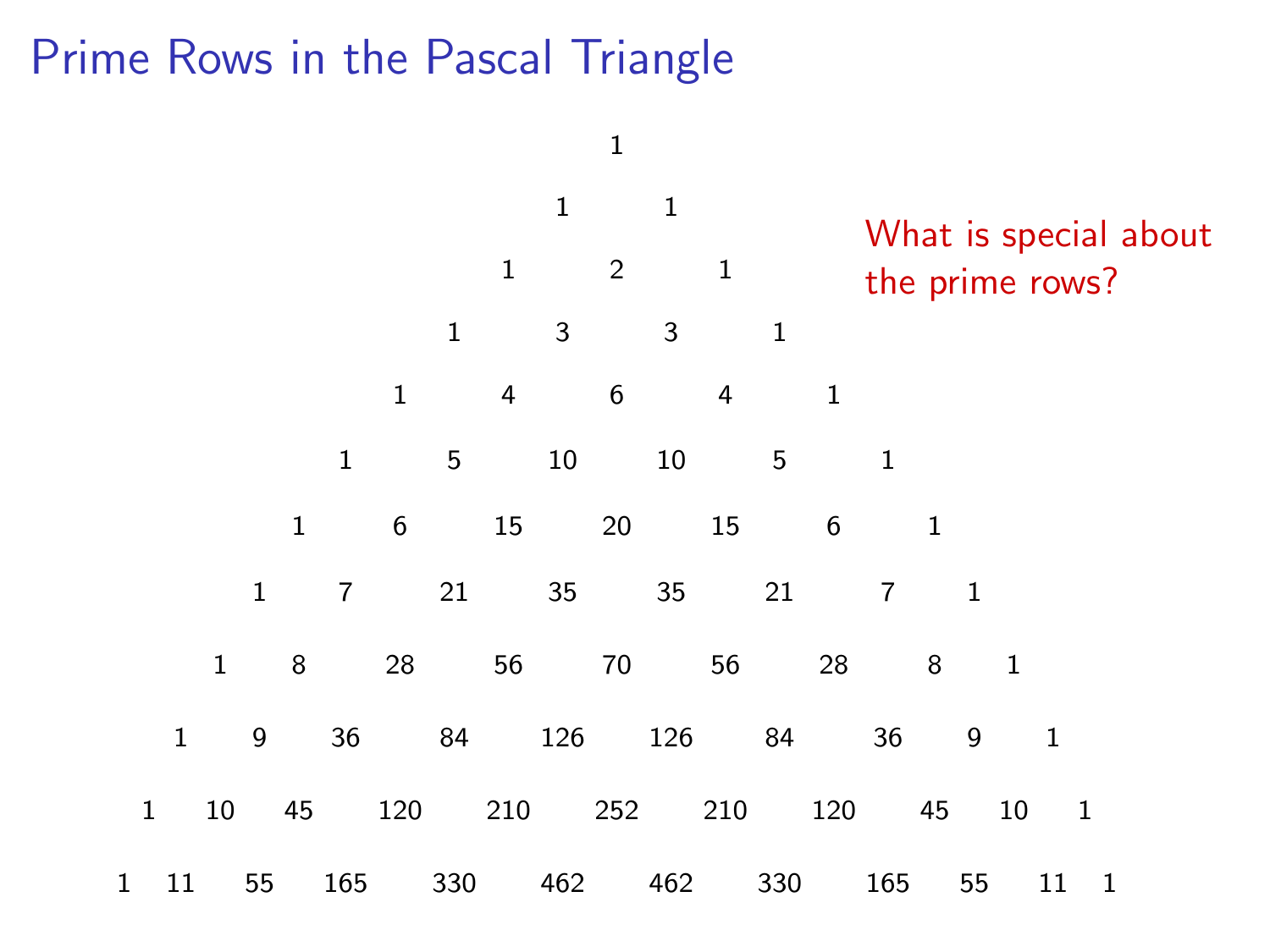## Divisibility of prime rows

The pth row in the Pascal triangle lists the numbers

$$
\binom{p}{k} = \frac{p \times (p-1) \times \cdots \times (p-k+1)}{k \times (k-1) \times \cdots \times 1}
$$

The simplified fraction is a natural number, namely the number of possibilities to choose k objects out of a set of  $p$ .

The number  $p$  divides the numerator but not the denominator. If  $p$ is a prime number, it follows that it divides  $\binom{p}{k}$  $\binom{p}{k}$ , too.

Here we assumed  $1 \leq k \leq p-1$  and used, without proof:

Euler's Lemma: If a prime number  $p$  divides a product, then it divides at least one of the factors.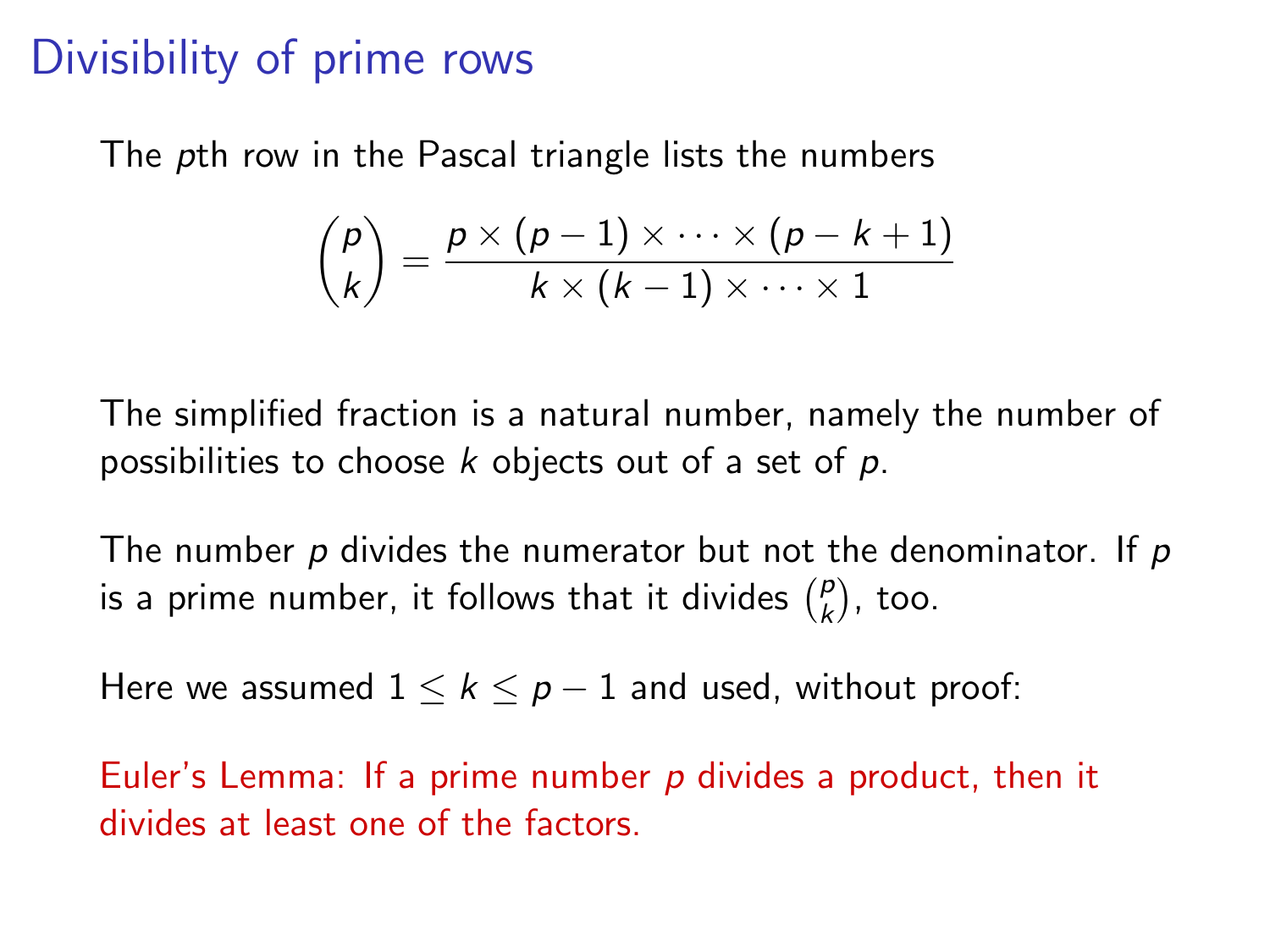#### Fermat's little theorem

Fix a prime p and let a be a natural number. Then

 $a^p \equiv a$  mod p,

i.e., the remainders of  $a^p$  and a when dividing by  $p$  are equal.

Proof by induction, starting at  $a = 0$ .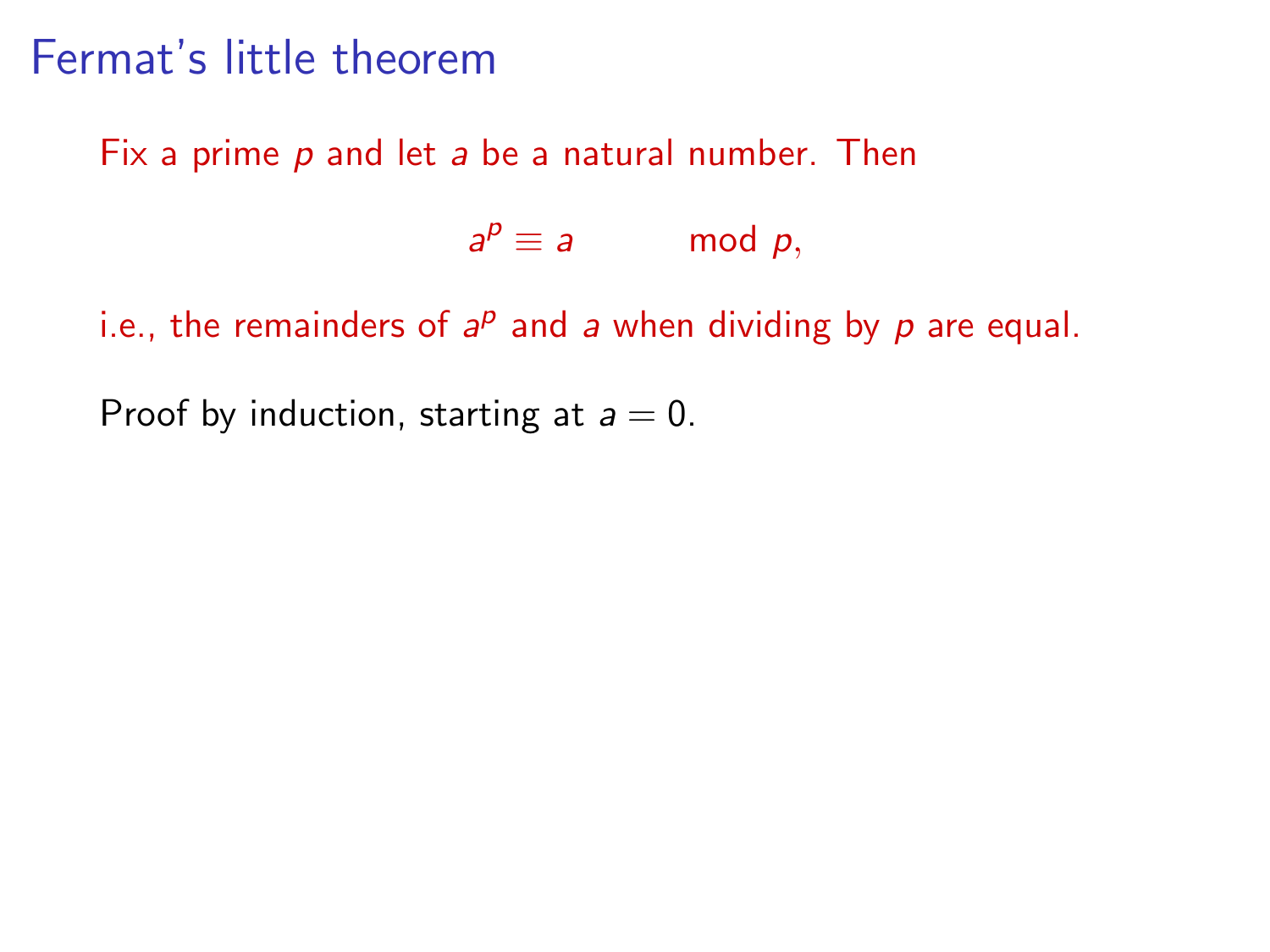#### Multiplication modulo p

Let  $a$  be an integer, and let  $p$  be a prime number.

Multiplication with a modulo  $p$  is a one-to-one correspondence:

$$
\begin{array}{rcl}0 & \longleftrightarrow & 0\\ & 1 & \longleftrightarrow & a\\ & 2 & \longleftrightarrow & 2 \times a \\ & & \vdots\\ & & \\ \rho-1 & \longleftrightarrow & (\rho-1) \times a.\end{array}
$$

Proof: Euler's Lemma.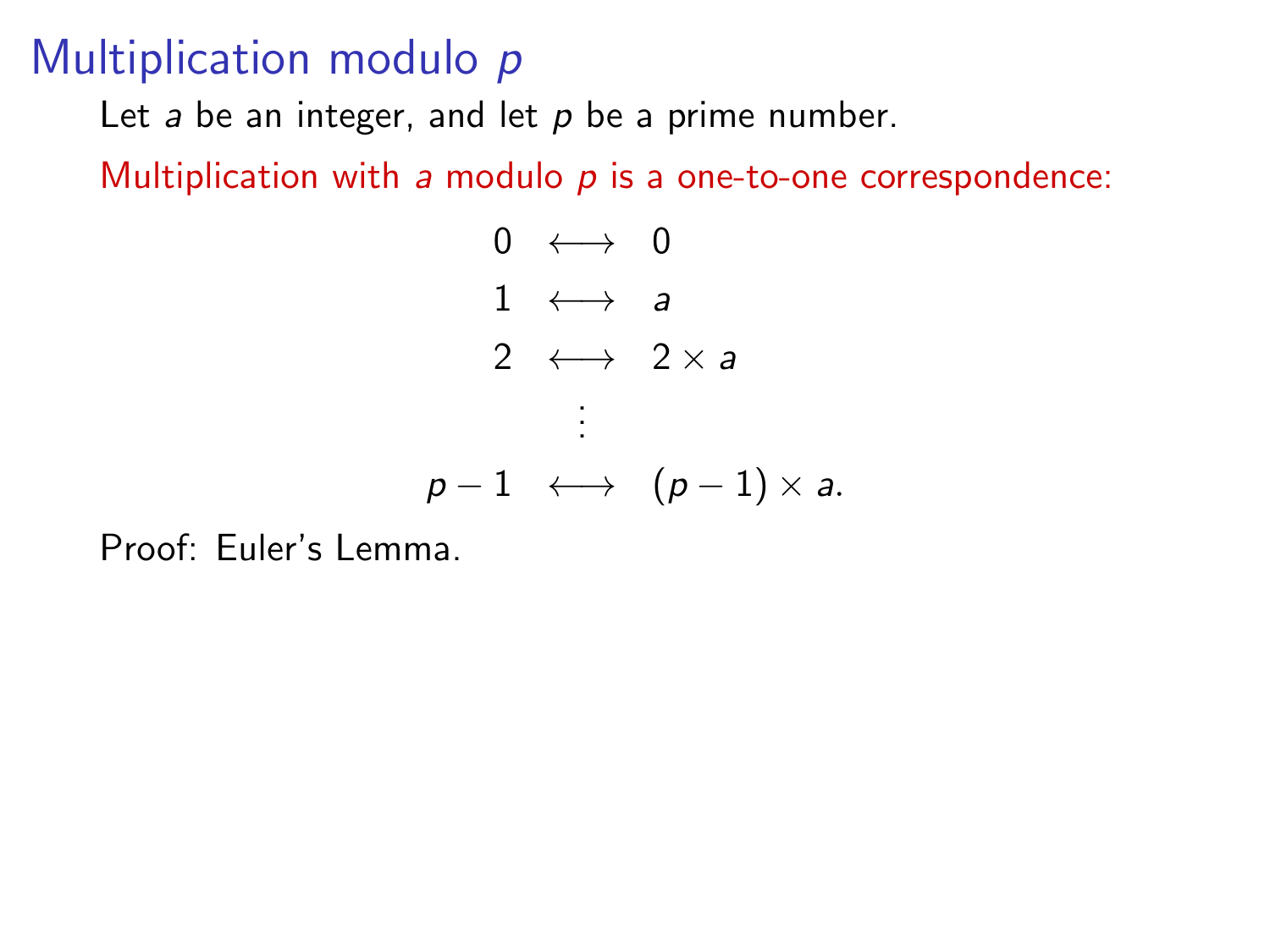## Multiplicative inverses modulo p

If  $p$  is understood, we write  $a^-1$  for any natural number with

 $a\times a^{-1}\equiv\,1\equiv a$  $mod p$ .

This characterises  $a^{-1}$  uniquely modulo  $p$ . Modulo  $p$ , multiplication with  $a^{-1}$  is inverse to multiplication with a.

Example: What is the inverse of 3 modulo 7?

This property makes the set  $\{0, 1, \ldots [p-1]\}$  of remainder classes, endowed with addtion and multiplication modulo  $p$ , a field, known as  $\mathbb{F}_p$  to mathematicians,  $GF(p)$  to computer scientists.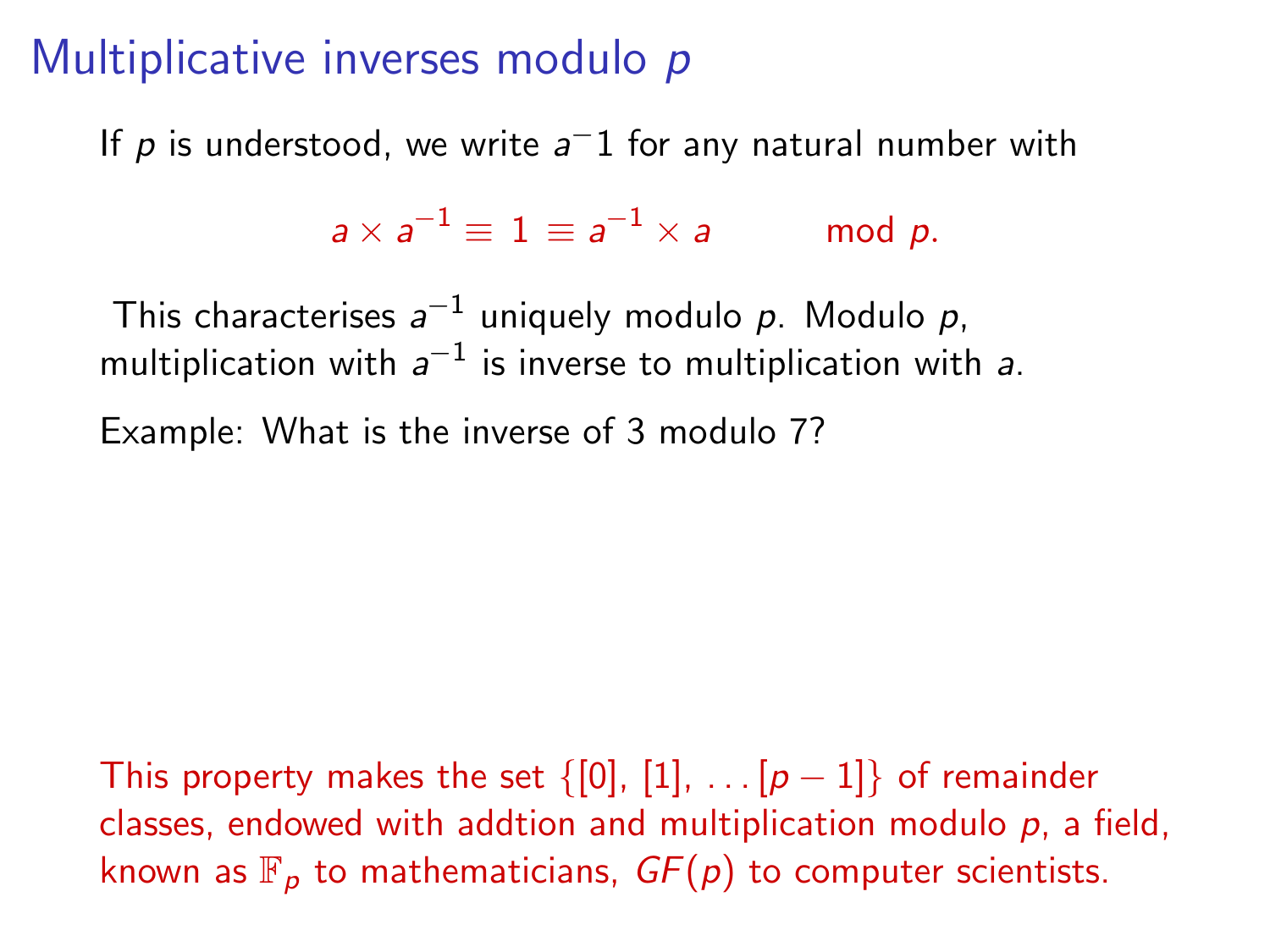## Reformulation of Fermat's little theorem

Using the existence of multiplicative inverses in  $\mathbb{F}_p$ , we can rewrite Fermat's little theorem as follows:

Either p divides a and all its powers or

 $a^{p-1} \equiv 1$  mod p.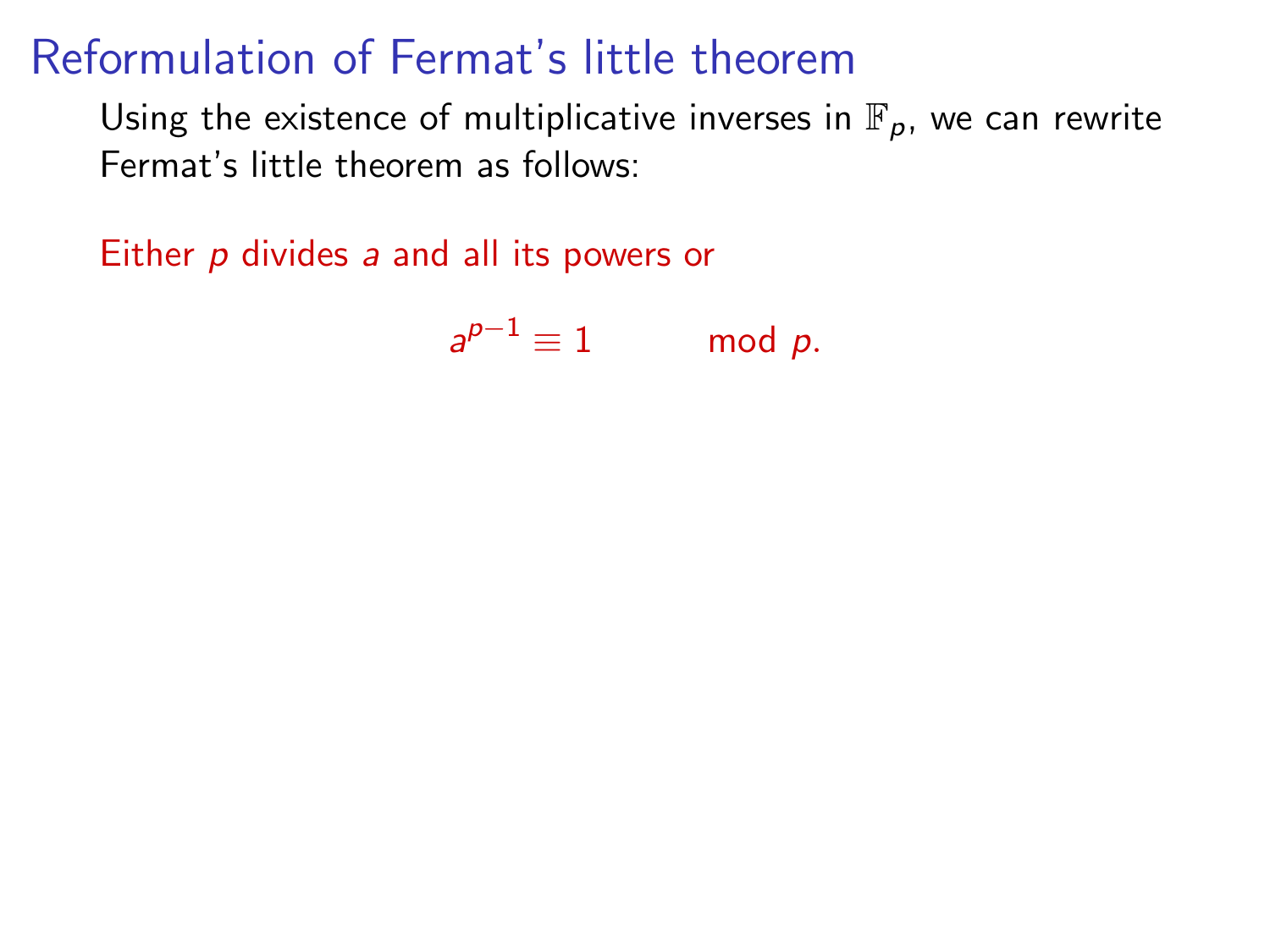## Extended Euclidean algorithm

Algorithmically, our existence proof is not practicable.

Instead, use the extended Euclidean algorithm for determining the greatest common divisor. This yields a constructive proof of a stronger result:

Bezout's Lemma says that given a and  $n$ , there exist  $b$  and  $k$  such that

 $ab + kn = \gcd(a, n)$ .

Example:  $n = 7$  and  $a = 3$ .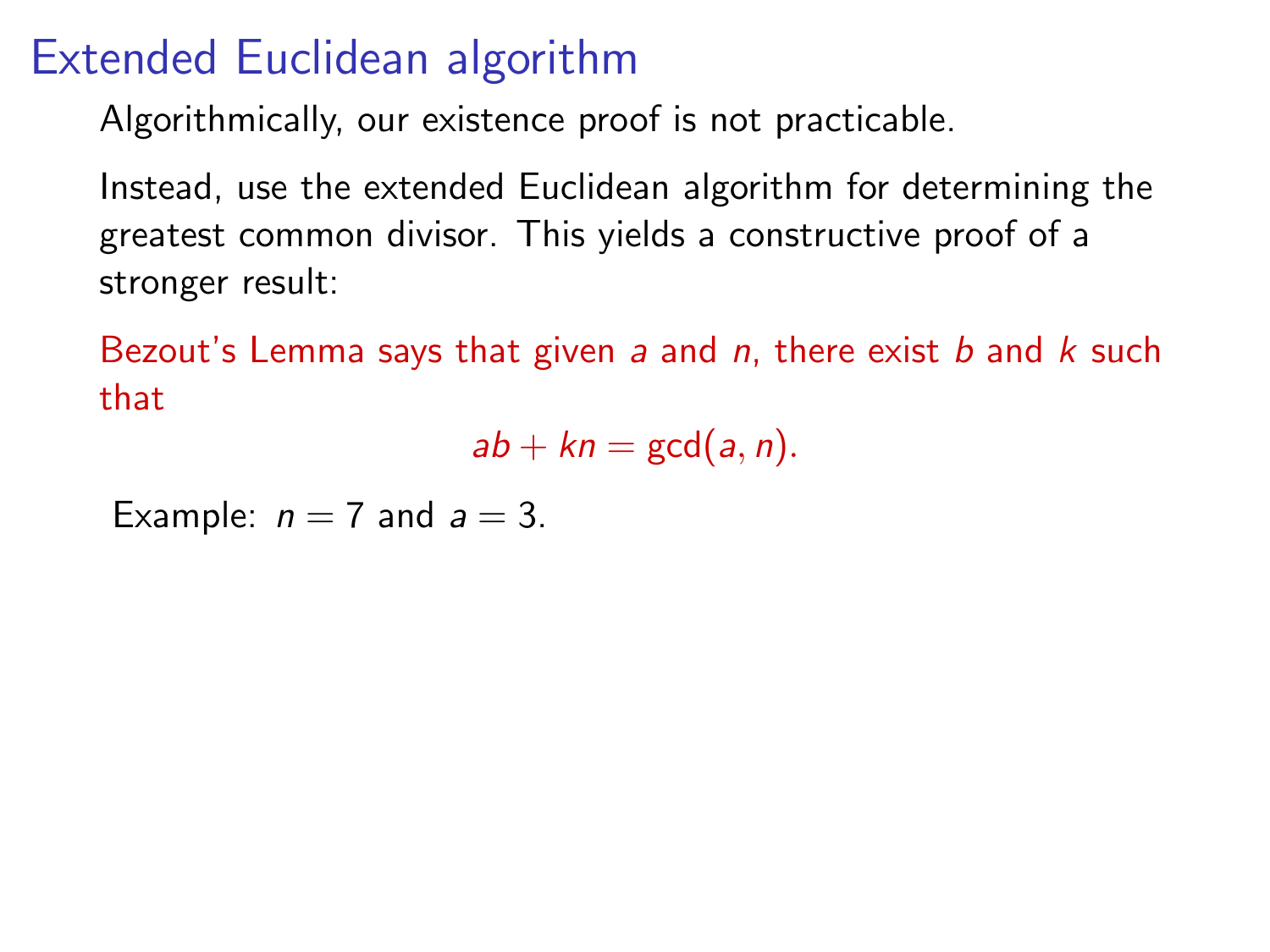#### Basics of RSA encryption

Secret: p and q, two large prime numbers.

Public: the product  $n = pq$ , to be used as modulus.

Secret: the product  $(p-1)(q-1)$ .

Public: the encryption key e, which is chosen to be coprime to  $(p-1)(q-1)$ .

Secret: the decryption key  $d=e^{-1}$  modulo  $(p-1)(q-1)$ .

To encrypt a message m, form the eth power  $c = m^e$  modulo n. Then send the encrypted message c.

The receipient decodes the message by taking the dth power of c,

$$
c^d \equiv m \qquad \mod n.
$$